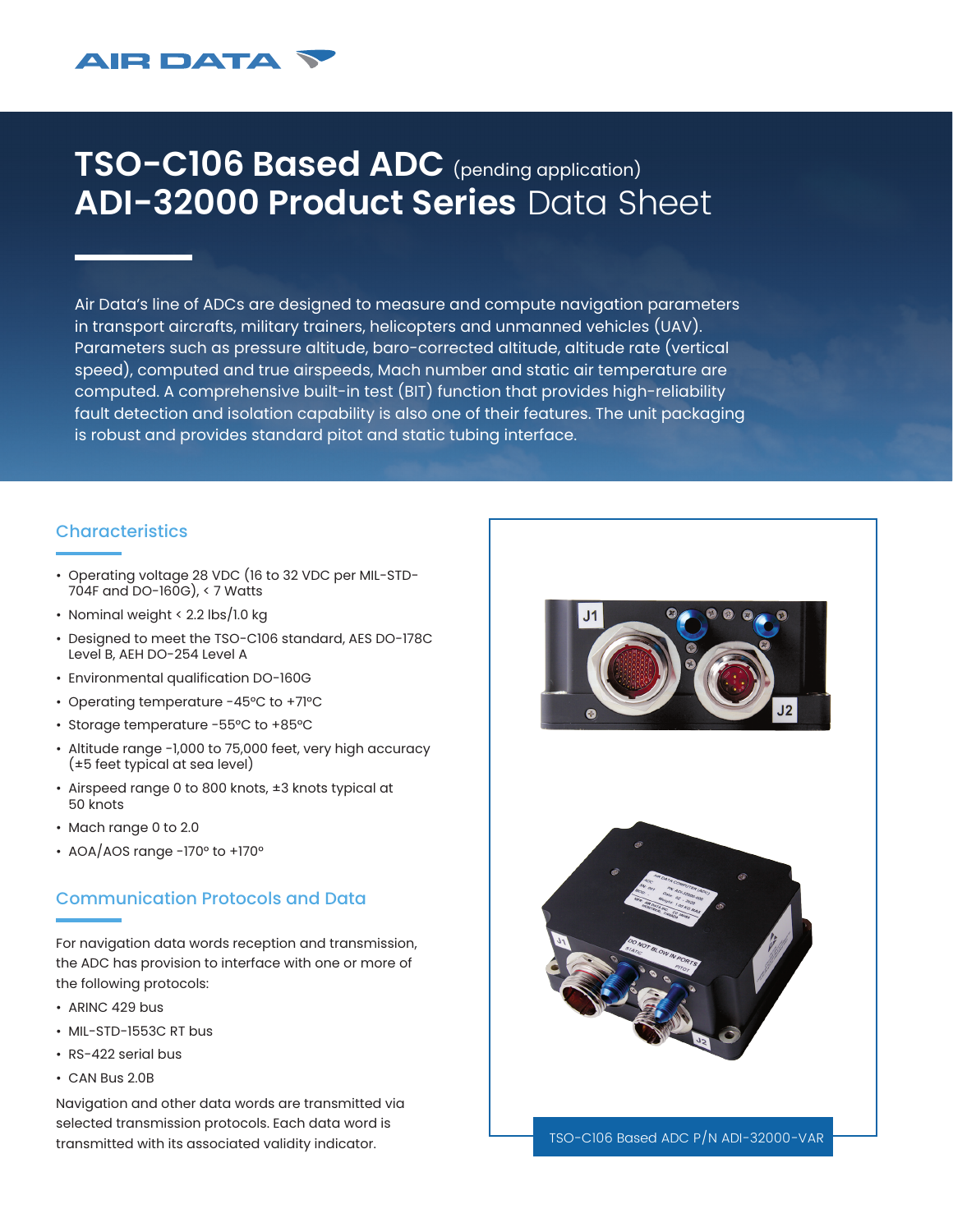### Discrete Outputs

The following Ground/Open type discrete outputs are available:

- Altitude low
- High speed
- Low speed
- ADC OK

Output characteristics:

- Ground condition: < 1.5 VDC at 100 mA maximum
- Open condition: > 1 MΩ

Note that 2 DIO spare are available upon request

### SSEC/PEC Capable

The ADC is capable of airspeed and static pressure error correction using predefined Position Error Correction (PEC) and Static Source Error Correction (SSEC) data. This function can be disabled by discrete input.

### Electrical Connectors

J1 connector D38999/24FE35PN

- 55-position circular connector
- Contact size: 22D
- Current rating: 5A
- To mate with D38999/26FE35SN

#### J2 connector D38999/24FC4PN

- 4-position circular connector
- Contact size: 16
- Current rating: 13A
- To mate with D38999/26FC4SN

### Pneumatic Input Ports

The ADC provides two pneumatic input ports to be connected to the Pitot and static lines on the aircraft. The Pitot interface is of the AS4395-4 (MS-33656-4) type. The static interface is of the AS4395-6 (MS-33656-6) type.

### TAT Interface

The ADC provides electrical stimulation and interface with TAT probe of 50  $\Omega$ , 100  $\Omega$  or 500  $\Omega$  nominal resistance.

### AOA/AOS Interface

The ADC provides electrical stimulation and interface with AOA/AOS probes of 1,500 Ω, 2,000 Ω or 5,000 Ω nominal resistance.

### ADP/TAT Probe Heaters Control

The ADC provides the capability to interface with two (2) separate ADP/TAT Heaters with a power rating of 280 W max at 28 VDC (10A) continuous (all flight conditions).

### Analog Outputs

The ADC provides two analog outputs for the static pressure and the differential (impact) pressure values with the following characteristics:

- Output voltage:  $[0 5 V] \pm 12.5$  mV
- Load: greater than 10 kΩ
- Output impedance: less than 1 Ω
- Ranges: -Static pressure range: 0 up to 130 kPa -Differential pressure: 0 up to 150 kPa
- Ripple voltage: less than 5 mV
- Bandwidth: -3 dB at 13 Hz

### Finish and Color

The ADC is protected with a chemical conversion coating per MIL-C-5541, Class 3 (Yellow) and painted lusterless black color #37038 as per FED-STD-595B with a polyurethane coating per MIL-PRF-85285, Type I, Class H over an epoxy primer coating per MIL-PRF-23377, Type I, Class C.

### Power Consumption and Cooling

The ADC maximum power consumption is 7W @ 28VDC. The ADC is cooled by natural convection and radiation.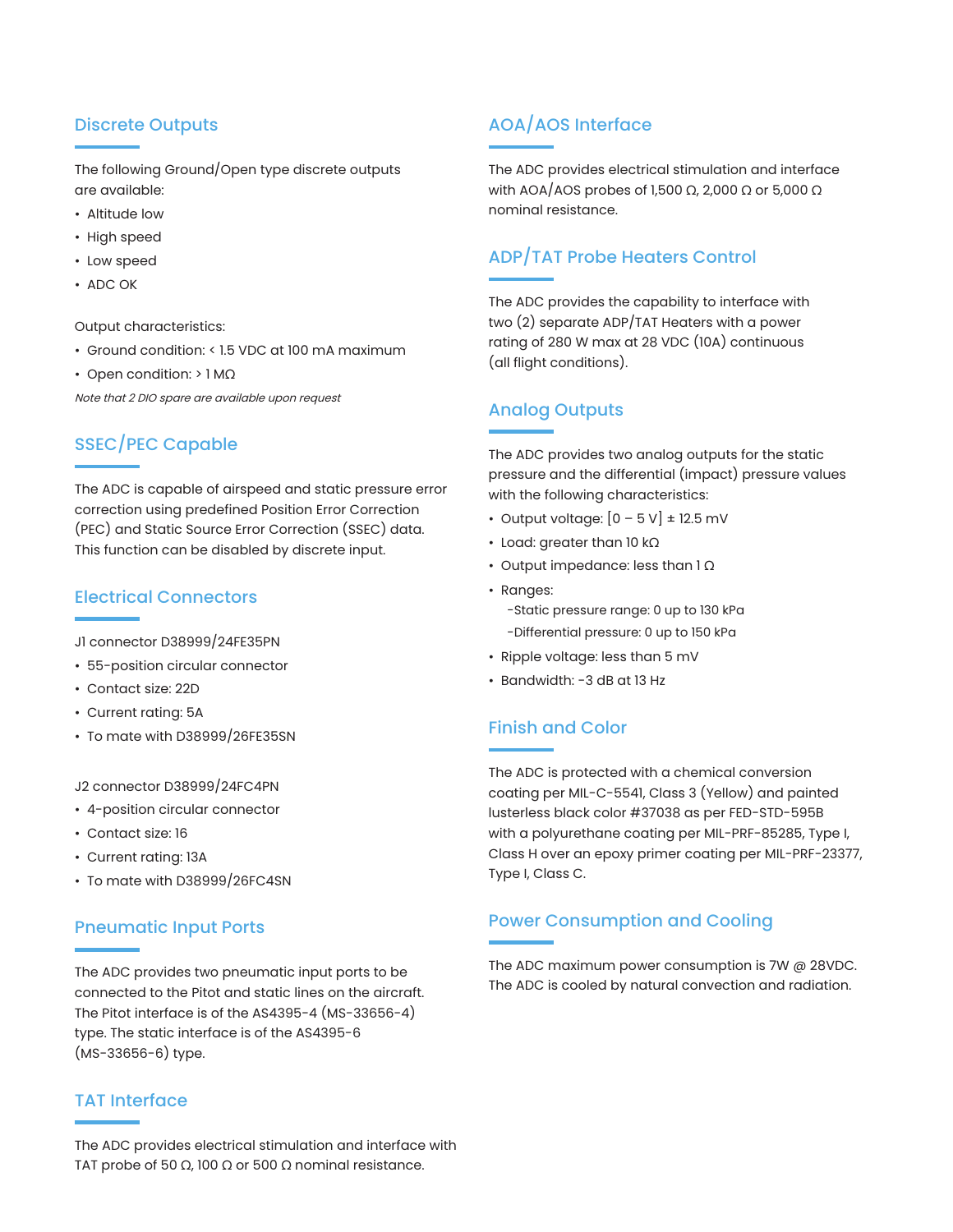# Navigation Parameters and Status Words List

| <b>Data World Desription</b>       | <b>Direction</b> | <b>Computation Rate</b> |
|------------------------------------|------------------|-------------------------|
| <b>Baro Correction Settings</b>    | RX/TX            | As received             |
| <b>Pressure Altitude</b>           | <b>TX</b>        | 60 Hz                   |
| <b>Baro-Corrected Altitude</b>     | <b>TX</b>        | 60 Hz                   |
| <b>Altitude Rate</b>               | <b>TX</b>        | 60 Hz                   |
| <b>Indicated Airspeed</b>          | <b>TX</b>        | 60 Hz                   |
| <b>Calibrated Airspeed</b>         | <b>TX</b>        | 60 Hz                   |
| <b>Mach Number</b>                 | <b>TX</b>        | 60 Hz                   |
| <b>Total Air Temperature</b>       | <b>TX</b>        | 60 Hz                   |
| <b>Static Air Temperature</b>      | <b>TX</b>        | 60 Hz                   |
| <b>True Airspeed</b>               | <b>TX</b>        | 60 Hz                   |
| <b>Static Pressure (Corrected)</b> | <b>TX</b>        | 60 Hz                   |
| <b>Total Pressure</b>              | <b>TX</b>        | 60 Hz                   |
| <b>Maximum Allowable Airspeed</b>  | <b>TX</b>        | 60 Hz                   |
| <b>Angle of Attack</b>             | <b>TX</b>        | 60 Hz                   |
| Angle of Side-Slip                 | <b>TX</b>        | 60 Hz                   |
| Air Density (p)                    | <b>TX</b>        | 60 Hz                   |
| Pressure Ratio (Ps/Po)             | <b>TX</b>        | 60 Hz                   |
| Air Data Probe Temperature         | <b>TX</b>        | 60 Hz                   |
| <b>Maintenance Word #1</b>         | <b>TX</b>        | 20 Hz                   |
| <b>Maintenance Word #2</b>         | <b>TX</b>        | 20 Hz                   |
| <b>Maintenance Word #3</b>         | <b>TX</b>        | 20 Hz                   |
| <b>Maintenance Word #4</b>         | <b>TX</b>        | 20 Hz                   |